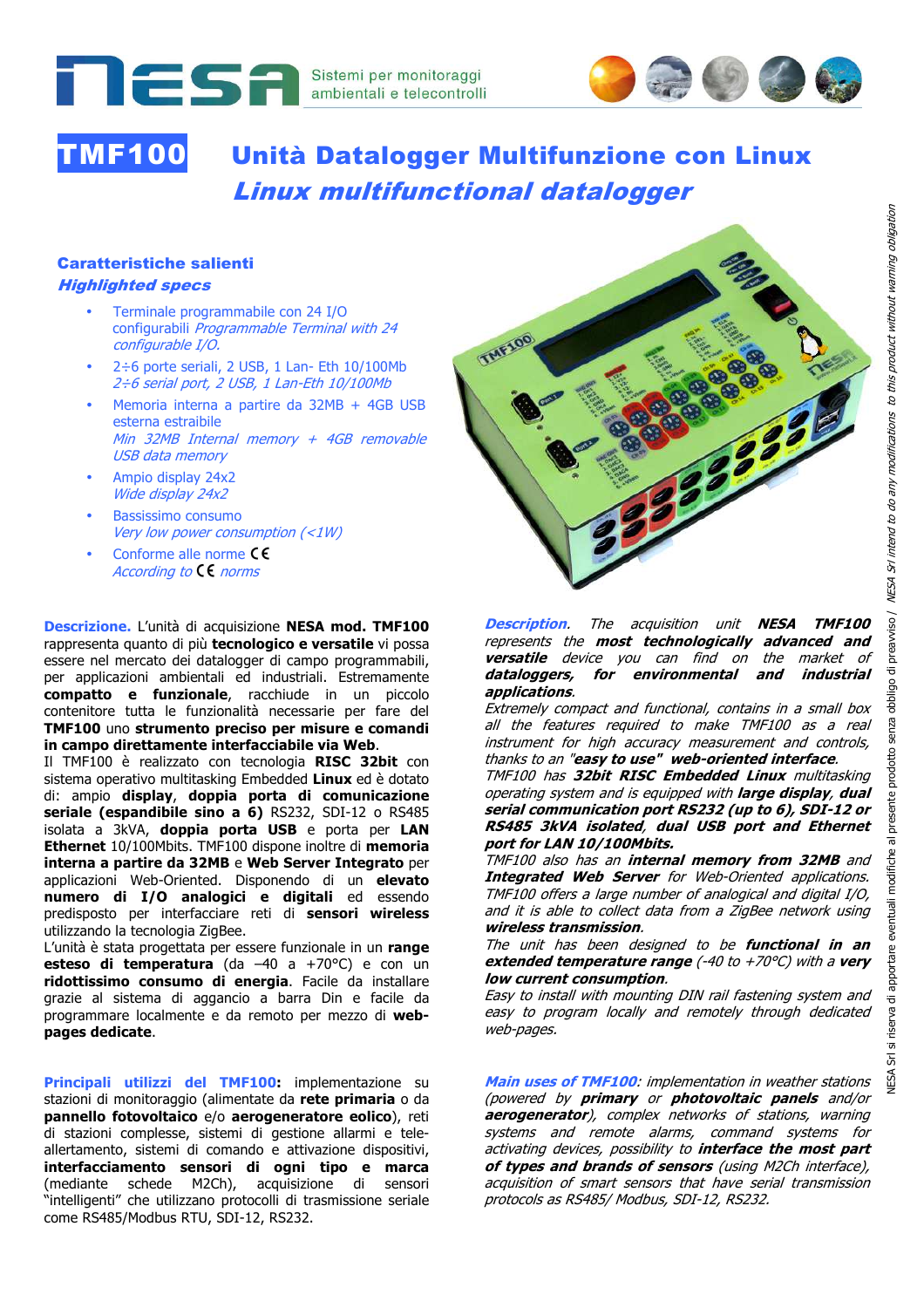



#### Dati tecnici / Technical Data

| Tecnologia                                | Processore RISC a 32bit con sistema operativo Embedded Linux a bordo.      |
|-------------------------------------------|----------------------------------------------------------------------------|
| Technology                                | RISC 32bit processor with <b>Embedded Linux</b> operative system on board. |
| Ingressi analogici:                       | n. 4 @ 24bit channels (Vmax $0\div 2$ Vdc; I 4 $\div 20$ mA)               |
| Pt100 / 0÷2Vdc / 4÷20mA<br>Analog Inputs: | n. 4 @ 12bit channels (Vmax $0\div 2$ Vdc; I 4 $\div 20$ mA)               |
| Ingressi digitali                         | n. 5 ingressi in frequenza (Max 1000Hz) o stato (On/Off)                   |
| <b>Digital Inputs</b>                     | n. 5 frequency input (max 1000Hz) or mode (On/Off)                         |
| Uscite analogiche programmabili           |                                                                            |
| Programmable Analogic outputs             | n. 4 $@$ 12bit channels $0\div 2 \text{Vdc}$                               |
| Uscite digitali                           | n. 4 open collector per comando relè (Vmax=50V, Imax=200mA)                |
| Digital outputs                           | n. 4 open collector for relais command (Vmax=50V, Imax=200mA)              |
| Porte di comunicazione                    | n. 2 RS232 / RS485 / SDI-12 (fino a 6 configurabili/ up to 6 configurable) |
| Communication ports                       | n. 2 USB Host                                                              |
|                                           | n. 1 LAN Ethernet 10/100Mb                                                 |
| Memoria dati interna                      | A partire da 32MB / Min 32MB                                               |
| Internal Data storage                     |                                                                            |
| Memoria dati esterna                      | Pen-drive USB 2GB ÷ 4GB (-40°C+60°C)                                       |
| External Data storage                     |                                                                            |
| Orologio datario                          | Sistema al quarzo e aggiornamento automatico via NTP o GPS                 |
| Data-clock                                | Quartz management and automatic NTP sync or GPS                            |
| Watch dog                                 | 3 livelli (1 hardware e 2 software), Reset hardware della Cpu              |
| Watch dog                                 | 3 levels (1 hardware & 2 software), Cpu hardware reset                     |
| Protezioni                                | Interne contro corto circuiti e scariche indirette                         |
| Protections                               | Inside protection against polarity reverse and transient                   |
|                                           | Localmente, rete LAN e da remoto tramite modem, GPRS, GSM, wireless,       |
| Programmabilità e Teleprogrammazione:     | satellite, FTP, radio                                                      |
| Programmability & Remote control:         | In local via serial port, LAN, from remote via modem, GPRS, GSM, wireless, |
|                                           | satellite, FTP. Radio                                                      |
| Interfaccia locale operatore              | Display LCD 24x2                                                           |
| User interface                            | 24x2 LCD display                                                           |
| Protocolli supportati                     | Modbus RTU & Tcp, SDI-12, TCP-IP, http, Ftp, Ntp, Telnet, Smtp             |
| Communication protocols                   |                                                                            |
| Formato dati                              | ASCII txt file, AES encripted, Synop, Metar, Speci                         |
| Data format                               |                                                                            |
| Consumo                                   | < 1W in funzionamento /full operation                                      |
| <b>Current Consumption</b>                | <0.2W in funzionamento standard/standard mode                              |
|                                           | <0.05W in condizioni di Stand-by / Stand By                                |
|                                           | 24Vac, 110Vac, 220Vac (con trasformatore esterno), 10,5 ÷ 21Vdc da         |
| Alimentazione                             | Pannello Solare, Generatore eolico, 10,8 ÷15 da batteria.                  |
| Power supply                              | 24Vac, 110Vac, 220Vac (with external AC/DC transformer), 10,5 ÷ 21Vdc,     |
|                                           | Solar Panel, Wind gererator, $10,8 \div 15$ from battery.                  |
| Temperatura operativa                     | $-40 \div +70$ °C                                                          |
| Operative temperature                     |                                                                            |
| Dimensioni                                | 177x118x60mm                                                               |
| <b>Dimensions</b>                         |                                                                            |
| Contenitore (opzionale) IP65 - IP67       | 300x400x220mm (altre dim. Su richiesta)                                    |
| (optional) Box IP65 - IP67                | 300x400x220mm (other dim. on request)                                      |
| Peso                                      | 600g                                                                       |
| Weight                                    |                                                                            |

## **Dimensioni / Dimensions**

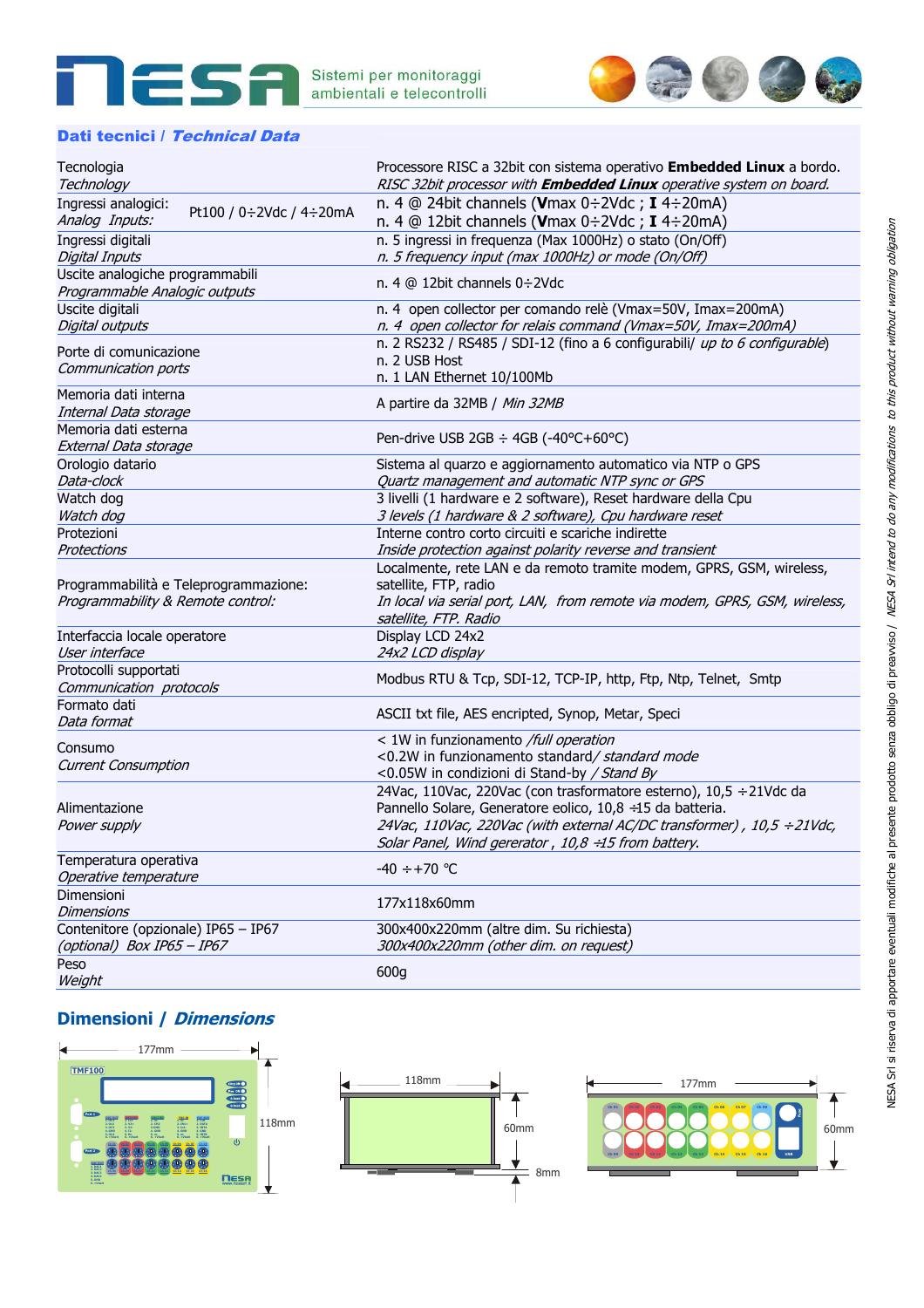

### Funzionalità software incluse (web-server a bordo datalogger TMF) Visualizzazione dei dati istantanei

2SA

I dati istantanei possono essere visualizzati in tempo reale sia attraverso il display del datalogger, sia tramite collegamento remoto alla pagina web della centralina (**web server on-board**) dove si possono ottenere i dati in **formato tabellare e grafico** con tracciamento in real-time delle misure acquisite, sia

| 192 168, 1.71Jr, data_pag.html<br>Preferit. Strument. 7                        |                                                       |                                 |                        |                                                     |                                                                                                                                                                                                                               | $+ 4x + 4$                                                                         |                                |                                       |
|--------------------------------------------------------------------------------|-------------------------------------------------------|---------------------------------|------------------------|-----------------------------------------------------|-------------------------------------------------------------------------------------------------------------------------------------------------------------------------------------------------------------------------------|------------------------------------------------------------------------------------|--------------------------------|---------------------------------------|
| <b>SECTION DIRE</b>                                                            | <b>SCIT</b>                                           |                                 |                        |                                                     |                                                                                                                                                                                                                               | G - 日                                                                              |                                |                                       |
| lesa<br>Satem per monitoraggi embieritali e telecontrolli                      |                                                       |                                 |                        |                                                     |                                                                                                                                                                                                                               |                                                                                    |                                |                                       |
| Sei collegato a<br>Ora e Data corrente<br>17 10:34 - Mercaled: 10 Marzo - 2010 | 192 168.1.71                                          |                                 |                        | mod.TMF100                                          | <b>Terminale multifunzione</b>                                                                                                                                                                                                |                                                                                    |                                |                                       |
| Numero di Serie del Prodotto o ID<br>000031                                    |                                                       |                                 |                        | <b>Instruct Explorer</b>                            | ATATHEN THE RELEASE AND CONTRACT COMPANY OF A REPORT OF A RELEASE OF A VALUE AND CONTRACT AND CONTRACT OF THE RELEASE OF A VALUE OF A VALUE OF A VALUE OF A VALUE OF A VALUE OF A VALUE OF A VALUE OF A VALUE OF A VALUE OF A |                                                                                    |                                |                                       |
| Ora della Misura<br>17:23.31                                                   | Data della Misura<br>10/03/2010                       |                                 | Rio                    | <b>Birde</b>                                        | @ Terminalization videoperants @ Wednesdanka @ Alematicies Seltding regu  @ Stanka all odd on = @ Halffeld good da<br><b>BOW</b>                                                                                              | <b>JS Viteret Colors reporties</b>                                                 |                                | 52 · 四 - 三 - mone -                   |
| Nome Misura<br>Pressione (13)<br>Rad. Solare Netta (11)                        | <b>Tipo Maura</b><br>Internation<br><b>Totantanea</b> | <b>Volume</b><br>1004.0<br>1388 | NP <sub>2</sub><br>Wir | Ahita stampa<br>D.                                  |                                                                                                                                                                                                                               | Misure acquisite it: 27/8/2009 date one: 17:10 dal terminale N. 000002<br>Back-    |                                | 6poisona tra Emmitta):                |
| Unidita (2)                                                                    | Istantanea                                            | 100                             | <b>RH</b>              | Contatinal Mo direction<br><b>Get</b><br><b>Col</b> |                                                                                                                                                                                                                               | Contationible investor<br>m<br>m<br>in<br>$\mathbf{H}$                             | <b>Contabine ETSI Hoperati</b> | Contribriel 1881 (Impute)             |
| Velocta Vento (9)<br>Temperatura (1)                                           | <b>Totantanea</b><br>Istantanea                       | 0.0<br>.14V.                    | <b>Jest</b><br>gC      | tai<br>tan                                          |                                                                                                                                                                                                                               | $\mathcal{I} \mathcal{V}$<br>217<br>100<br>in                                      |                                |                                       |
| Rad. Solare Globale (3)                                                        | lotantanea                                            | 1223                            | <b>Ville</b>           | ie.<br><b>Safe</b>                                  |                                                                                                                                                                                                                               | yté.<br>$\alpha$<br>$\overline{1}$<br>48                                           |                                |                                       |
| Drezisne Vento (4)                                                             | <b>Totantanea</b>                                     | NV-                             | C34                    | hab.<br>ù.                                          |                                                                                                                                                                                                                               | нá<br>110<br>as.<br>×                                                              |                                |                                       |
| Engorazione (5)                                                                | <b>Istantanea</b>                                     | 124.5                           | mm                     | turn.                                               |                                                                                                                                                                                                                               | $\theta$<br>$\overline{1}$                                                         |                                |                                       |
| Precipitazione (10)                                                            | Istantanea                                            | 0.0                             | imm                    | tan.<br><b>Sales</b>                                |                                                                                                                                                                                                                               | ú.<br>i.<br><b>HE</b>                                                              |                                |                                       |
| Temperatura (51)<br>Temperatura (101)                                          | Istantanea<br>Istantanea                              | $-NU$<br>NV                     | gC                     | $1 - 1$                                             | $\epsilon$                                                                                                                                                                                                                    |                                                                                    | $\epsilon$<br>x.<br>4.7.4      | $\tau$<br>÷<br>8. W. W. N. N. N.<br>× |
|                                                                                |                                                       |                                 | Q <sup>C</sup>         | Esternametric/25 (mart)<br><b>bo</b><br>475         |                                                                                                                                                                                                                               | <b>Externalmento TVs sinest</b><br>Sale<br><b>Safe</b><br><b>NAV</b><br><b>No.</b> | Enternancement (SCP) (month    | <b>Portate O'Robechi</b>              |
|                                                                                |                                                       |                                 |                        | ie.<br>56                                           |                                                                                                                                                                                                                               | <b>Safe</b><br><b>Sight</b><br>56<br>na l                                          |                                |                                       |
|                                                                                |                                                       |                                 |                        | ×<br>m                                              |                                                                                                                                                                                                                               | ist.<br><b>Sale</b><br>Net<br>Sab                                                  |                                |                                       |
|                                                                                |                                                       |                                 |                        | ×                                                   |                                                                                                                                                                                                                               | Seb<br><b>Sale</b>                                                                 |                                |                                       |
|                                                                                |                                                       |                                 |                        | ×<br>٠                                              |                                                                                                                                                                                                                               | NH <sub>3</sub><br>nja.<br>6ér<br>nich.                                            |                                |                                       |
|                                                                                |                                                       |                                 |                        | ×                                                   |                                                                                                                                                                                                                               | Sab<br>Sec.<br>Sab-<br>tials                                                       |                                |                                       |

programmi di gestione ottimizzati e di un sistema di comunicazione GPRS, consente di eseguire da remoto tutte le operazioni software che normalmente vengono eseguite sul campo, quali:

- Modifica della configurazione (tipo sensori, intervalli di acquisizione, memorizzazione, campioni, elaborazioni ecc.)
- Impostazione e sincronizzazione di data e ora
- Configurazione dei sensori
- Impostazione di allarmi sulle misure acquisite
- Riavvio della stazione
- Visualizzazione dati istantanei
- Scarico dati elaborati in modalità manuale (su richiesta dell'operatore) e automatica

Il datalogger TMF100 **non richiede software specifici per la configurazione, la gestione e lo scarico dati** in quanto queste funzionalità sono caricate direttamente nella macchina e sono accessibili tramite un **normale browser Internet** (Internet Explorer, Firefox, ecc…); per le operazioni di scrittura dedicate all'amministratore del sistema sono applicate opportune **user-name** e **password** di protezione. Viene inoltre fornito un applicativo web che consente di generare, partendo dal file grezzo in formato ASCII, un report tabellare in formato compatibile **Excel (Esporta-Web)**.

## Software features included (web-server on board on TMF) - Display of instantaneous data

The instantaneous data can be visualized in real time on the datalogger display, by remote connection directly to the datalogger (**web-server on board**) where it is possible to obtain **the data report and a data chart with real-time tracing** of the acquired sample data, and by connecting to **Nesa web site** it has access to the complete details (on request).



The use of an embedded operating system, programs,<br>and the optimized management of a GPRS/LAN communication system, allows you to remotely perform all operations such as:

- Changing the configuration (type of sensors, acquisition time, memorization time, type of elaboration, ecc)
- □ *Setup and synchronize the date and time*
- Configuration of sensors
- □ Setting thresholds on measures acquired
- □ Reset Station
- Real time data displaying
- Download elaborated data in manual mode (on requests) or automatic.

The datalogger TMF100 **does not require specific software for configuration, management and download data**, as these features are loaded directly into the machine and are accessible through a standard Internet browser (Internet Explorer, Firefox, etc...) and the access to the setup is protected by user-name and password.

For the post-processing of the data is provided a web application (**Esporta-Web**) that allows to generate, starting from the raw file in ASCII format, a tabular report in **Excel-compatible format.**